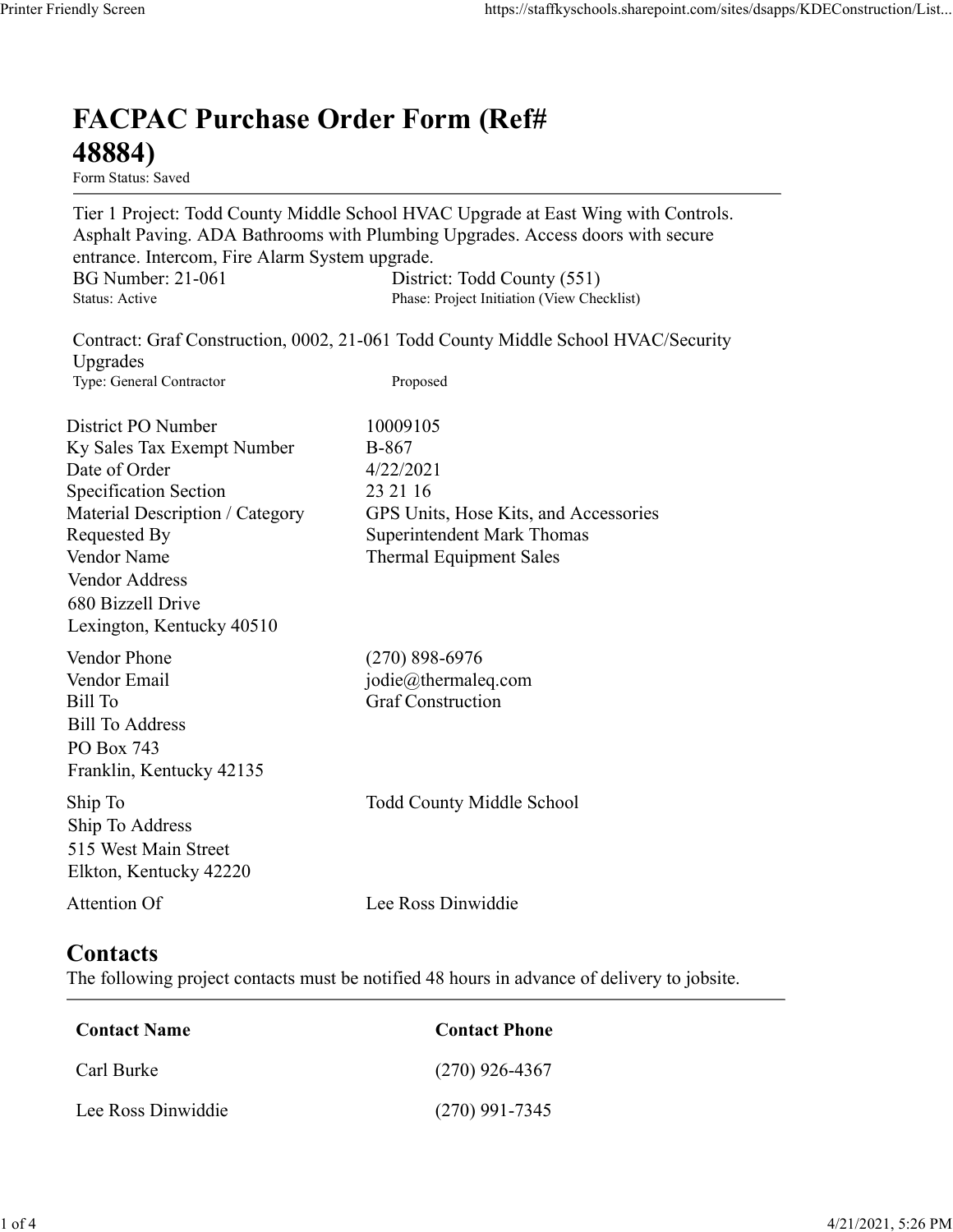## **Materials**

| endly Screen                                                                                                                                                                                                               |                        |          |                                                                         |              |
|----------------------------------------------------------------------------------------------------------------------------------------------------------------------------------------------------------------------------|------------------------|----------|-------------------------------------------------------------------------|--------------|
|                                                                                                                                                                                                                            |                        |          | https://staffkyschools.sharepoint.com/sites/dsapps/KDEConstruction/List |              |
| <b>Materials</b><br>Furnish the necessary materials to complete the following bid package(s) / specification<br>section(s) in its entirety. All materials shall be in accordance with the requirements of the<br>Contract. |                        |          |                                                                         |              |
| <b>Item Description</b>                                                                                                                                                                                                    | Item<br><b>Number</b>  | Quantity | <b>Unit Price</b>                                                       | <b>Total</b> |
| GPS Units, Hose Kits, and<br>Accessories                                                                                                                                                                                   | 1                      | 1        | \$124,178.77                                                            | \$124,178.77 |
|                                                                                                                                                                                                                            |                        |          | Purchase Order Total:                                                   | \$124,178.77 |
| <b>Authorization</b>                                                                                                                                                                                                       |                        |          |                                                                         |              |
| <b>Owner Authorization Date</b><br>Vendor Authorization Date                                                                                                                                                               | 4/22/2021<br>4/22/2021 |          |                                                                         |              |
|                                                                                                                                                                                                                            |                        |          |                                                                         |              |

| <b>Owner Authorization Date</b> | 4/22/202 |
|---------------------------------|----------|
| Vendor Authorization Date       | 4/22/202 |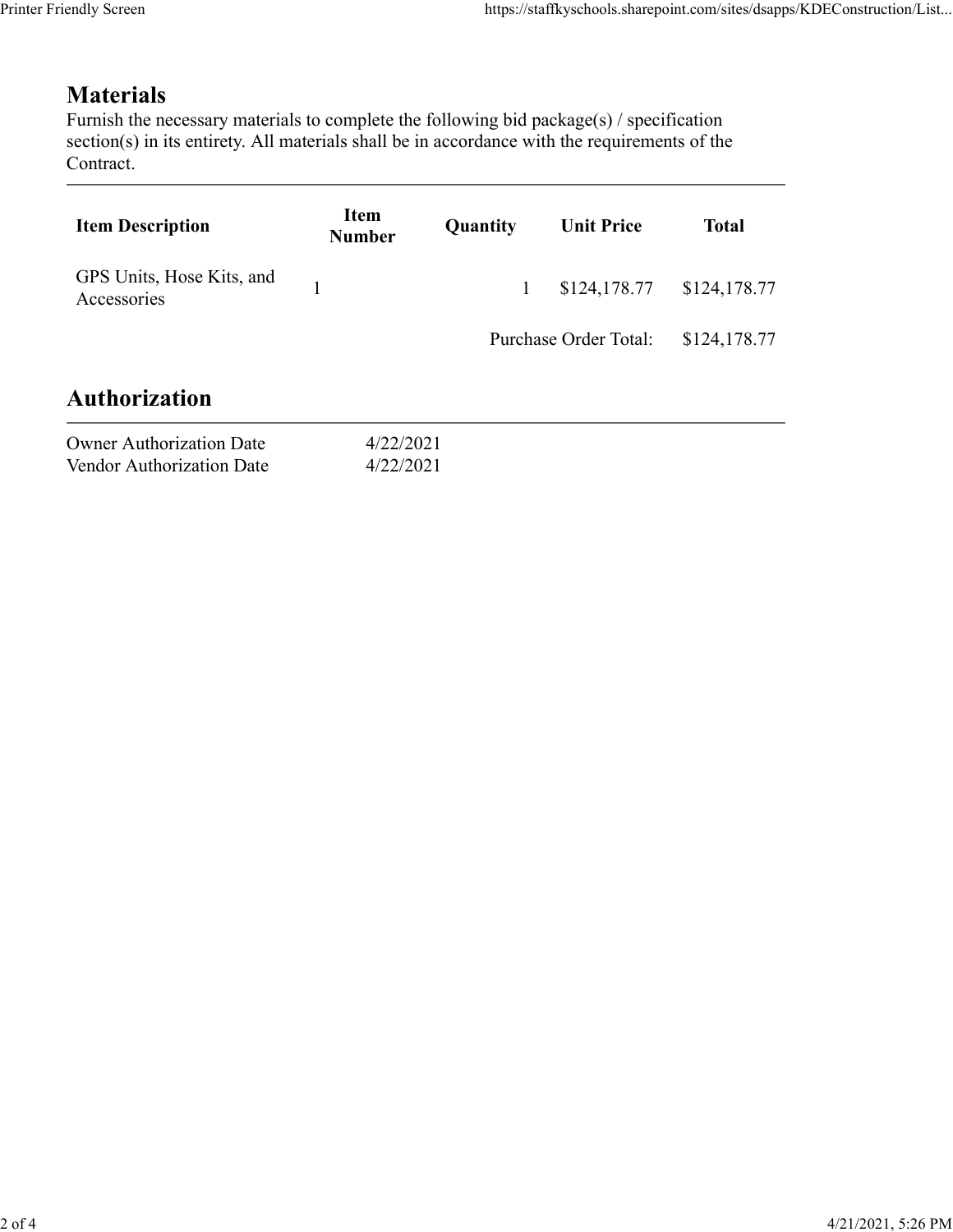|                                                                                                                                                                                                                                                                                                                                                                                                                                                                                                                                                                                     | https://staffkyschools.sharepoint.com/sites/dsapps/KDEConstruction/List |  |  |  |
|-------------------------------------------------------------------------------------------------------------------------------------------------------------------------------------------------------------------------------------------------------------------------------------------------------------------------------------------------------------------------------------------------------------------------------------------------------------------------------------------------------------------------------------------------------------------------------------|-------------------------------------------------------------------------|--|--|--|
| Printer Friendly Screen<br>Purchase Order Signature Page (Online Form Ref# 48884)                                                                                                                                                                                                                                                                                                                                                                                                                                                                                                   |                                                                         |  |  |  |
| Vendor                                                                                                                                                                                                                                                                                                                                                                                                                                                                                                                                                                              | Date                                                                    |  |  |  |
|                                                                                                                                                                                                                                                                                                                                                                                                                                                                                                                                                                                     |                                                                         |  |  |  |
| Owner                                                                                                                                                                                                                                                                                                                                                                                                                                                                                                                                                                               | Date                                                                    |  |  |  |
| <b>Terms and Conditions</b><br>1. Drawings, catalogs, cut sheets, or samples shall be submitted for approval.<br>2. All invoices shall be sent to the contractor/subcontractor designated on the purchase                                                                                                                                                                                                                                                                                                                                                                           |                                                                         |  |  |  |
| order for approval. No invoices shall be sent directly to the Board of Education<br>(Owner) for payment.<br>3. All invoices shall reference the purchase order number.<br>4. No change in, modification of, or revision of this order shall be valid unless in writing<br>and signed by the Owner.<br>5. Vendor agrees to observe and comply with all applicable federal, state and locals laws,                                                                                                                                                                                    |                                                                         |  |  |  |
| rules, ordinances and regulations in performance of this order.<br>6. Vendor shall not assign this order or any right hereunder without first having obtained<br>the written consent of the Owner.<br>7. Deliveries are to be made in accordance with the Owner's schedule, as directed by the<br>General Contractor (GC), Construction Manager (CM) or Qualified Provider (QP).<br>8. The Owner may cancel this purchase order in whole or in part in the event that the<br>vendor fails or refuses to deliver any of the items purchased, within the time provided,               |                                                                         |  |  |  |
| or otherwise violates any of the conditions of this purchase order, or if it becomes<br>evident that the vendor is not providing materials in accordance with the specifications<br>or with such diligence as to permit delivery on or before the delivery date.<br>9. The vendor agrees to deliver the items to the supplied hereunder free and clear of all<br>liens, encumbrances and claims.<br>10. If any of the goods covered under this purchase order are found to be defective in<br>material or workmanship, or otherwise not in conformity with the requirements of this |                                                                         |  |  |  |
| order, the Owner, in addition to the other rights which it may have under warranty or<br>otherwise, shall have the right to reject the same or require that such articles or<br>materials be corrected or replaced promptly with satisfactory materials or<br>workmanship.<br>11. By acknowledging receipt of this order, by performing the designated work or any                                                                                                                                                                                                                  |                                                                         |  |  |  |
| portion thereof, or by shipping the designated goods, the vendor agrees to the terms and<br>conditions outlined.                                                                                                                                                                                                                                                                                                                                                                                                                                                                    |                                                                         |  |  |  |